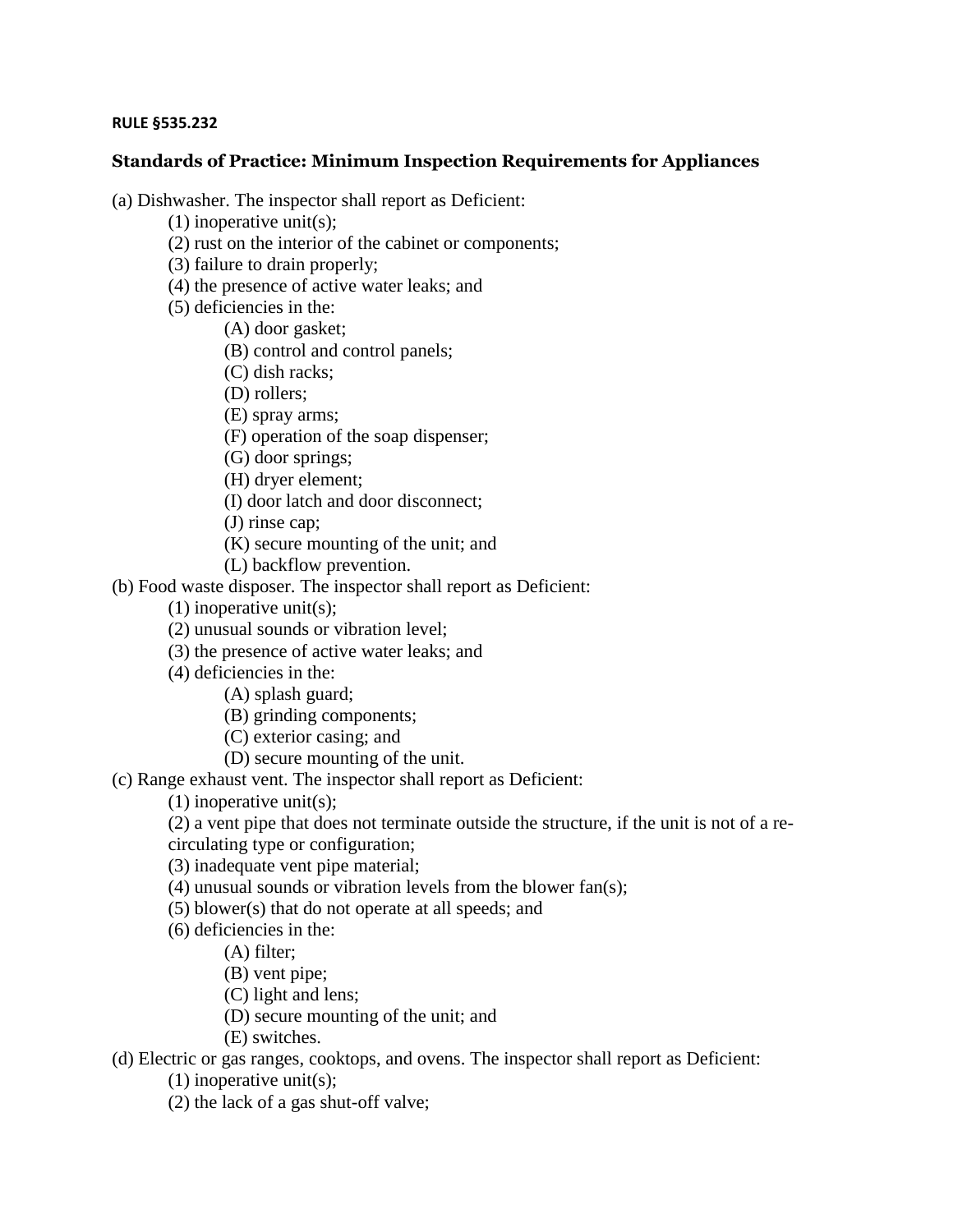(3) gas leaks; and

(4) deficiencies in the:

(A) controls and control panels;

(B) thermostat(s) sensor support;

(C) glass panels;

(D) door gasket(s), hinges, springs, closure, and handles;

(E) door latch;

(F) heating elements or burners;

(G) thermostat accuracy (within 25 degrees at a setting of 350°F);

(H) drip pans;

(I) lights and lenses;

(J) clearance to combustible material;

(K) anti-tip device;

(L) gas shut-off valve(s) and location(s);

(M) gas connector materials and connections; and

(N) secure mounting of the unit.

(e) Microwave oven. The inspector shall:

(1) inspect built-in units; and

(2) report as Deficient:

(A) inoperative unit(s); and

(B) deficiencies in the:

(i) controls and control panels;

(ii) handles;

(iii) the turn table;

(iv) interior surfaces;

(v) door and door seal;

(vi) glass panels;

(vii) lights and lenses;

(viii) secure mounting of the unit; and

(ix) operation, as determined by heating a container of water or with other means of testing.

(f) Trash compactor. The inspector shall report as Deficient:

(1) inoperative unit(s);

(2) unusual sounds or vibration levels; and

(3) deficiencies in the secure mounting of the unit.

(g) Mechanical exhaust vents and bathroom heaters. The inspector shall report as Deficient:

(1) inoperative unit(s);

(2) unusual sounds, speed, and vibration levels;

(3) vent pipes that do not terminate outside the structure;

(4) a gas heater that is not vented to the exterior of the structure; and

(5) the lack of an exhaust ventilator in required areas.

(h) Garage door operators. The inspector shall report as Deficient:

(1) inoperative unit(s);

(2) door locks or side ropes that have not been removed or disabled; and

(3) deficiencies in:

(A) installation;